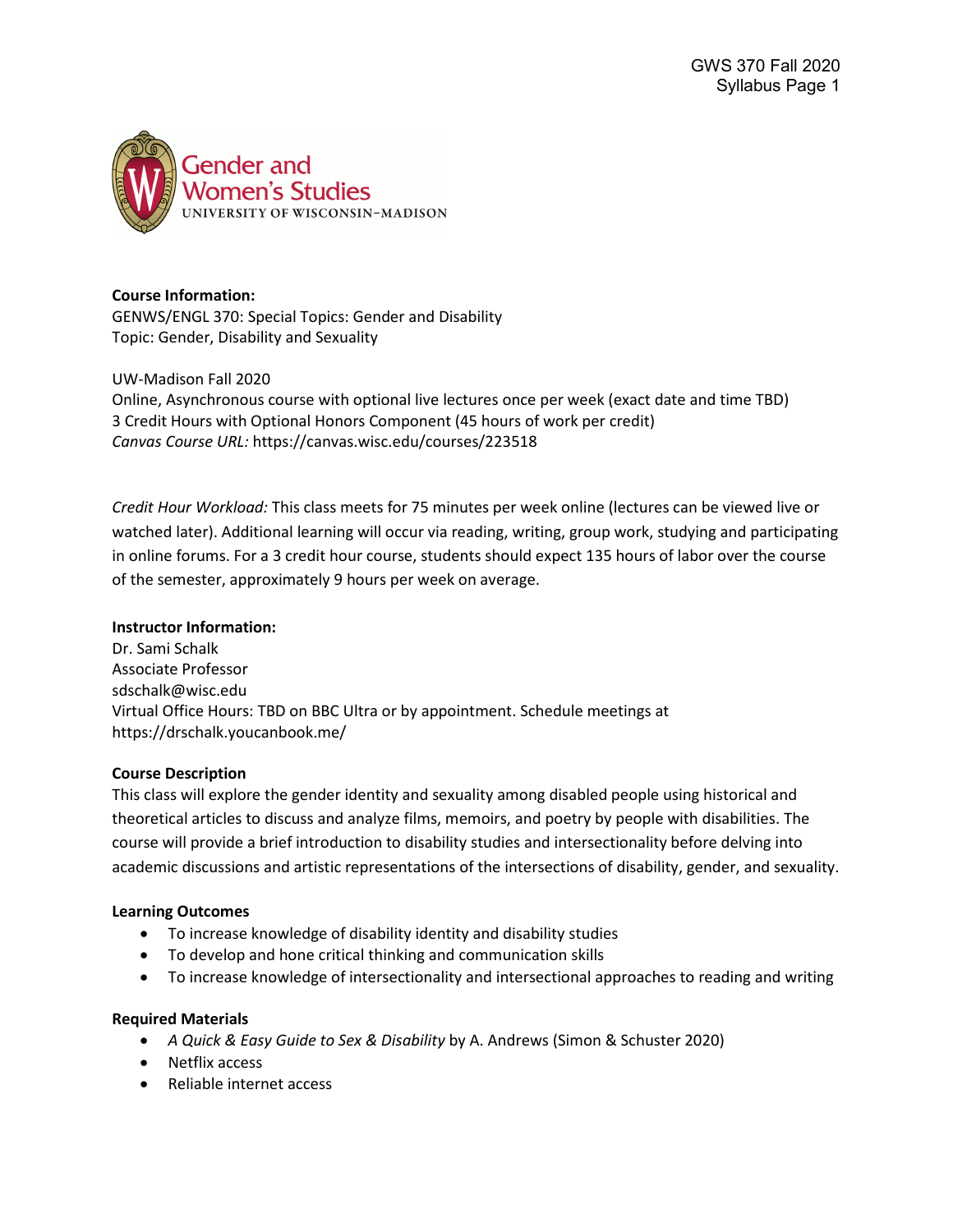### **Course Policies**

*Universal Design and Disability Accommodations:* I believe everyone has a right to a quality education and that classrooms can adapt to students' needs. Everyone learns differently. If you have ideas on how you can best learn and express your learning in this class, if you have an undocumented disability, or if you have a change in disability status during the semester, I encourage you to meet with me as soon as possible to discuss a learning plan. If you have a documented disability, please provide me your accommodation information within the first two weeks of class. The University accommodation policy reads as follows:

The University of Wisconsin-Madison supports the right of all enrolled students to a full and equal educational opportunity. The Americans with Disabilities Act (ADA), Wisconsin State Statute (36.12), and UW-Madison policy (Faculty Document 1071) require that students with disabilities be reasonably accommodated in instruction and campus life. Reasonable accommodations for students with disabilities is a shared faculty and student responsibility. Students are expected to inform faculty of their need for instructional accommodations by the end of the third week of the semester, or as soon as possible after a disability has been incurred or recognized. Faculty, will work either directly with the student [you] or in coordination with the McBurney Center to identify and provide reasonable instructional accommodations. Disability information, including instructional accommodations as part of a student's educational record, is confidential and protected under FERPA.

Questions about documenting your disability can be directed to the McBurney Disability Resource Center (mcburney@studentlife.wisc.edu, 608/263-2741).

*Diversity and Inclusion:* This is a course invested in justice which moves beyond notions of diversity and inclusion to seek systemic change to end oppression and liberate all people. I acknowledge as an educator that the University of Wisconsin-Madison is a place that has long been—and continues to be hostile to marginalized people, especially people of color, disabled people and queer and trans people. The University statement on diversity and inclusion reads as follows:

Diversity is a source of strength, creativity, and innovation for UW-Madison. We value the contributions of each person and respect the profound ways their identity, culture, background, experience, status, abilities, and opinion enrich the university community. We commit ourselves to the pursuit of excellence in teaching, research, outreach, and diversity as inextricably linked goals.

The University of Wisconsin-Madison fulfills its public mission by creating a welcoming and inclusive community for people from every background – people who as students, faculty, and staff serve Wisconsin and the world. <https://diversity.wisc.edu/>

*Academic Integrity:* Students are expected to uphold University expectations for academic integrity by submitting only their own original works and ideas for all assignments in this course. Violations of academic integrity can result in a range of repercussions depending on the severity of the violation, from having to repeat the assignment to expulsion from the University. All academic integrity violations will be recorded and reported to the Office of Student Conduct & Community Standards (OSCCS). For more on academic misconduct procedures at UW-Madison see: https://students.wisc.edu/studentconduct/academic-integrity/

*Rules, Rights, and Responsibilities for UW students:* During the global COVID-10 pandemic, we must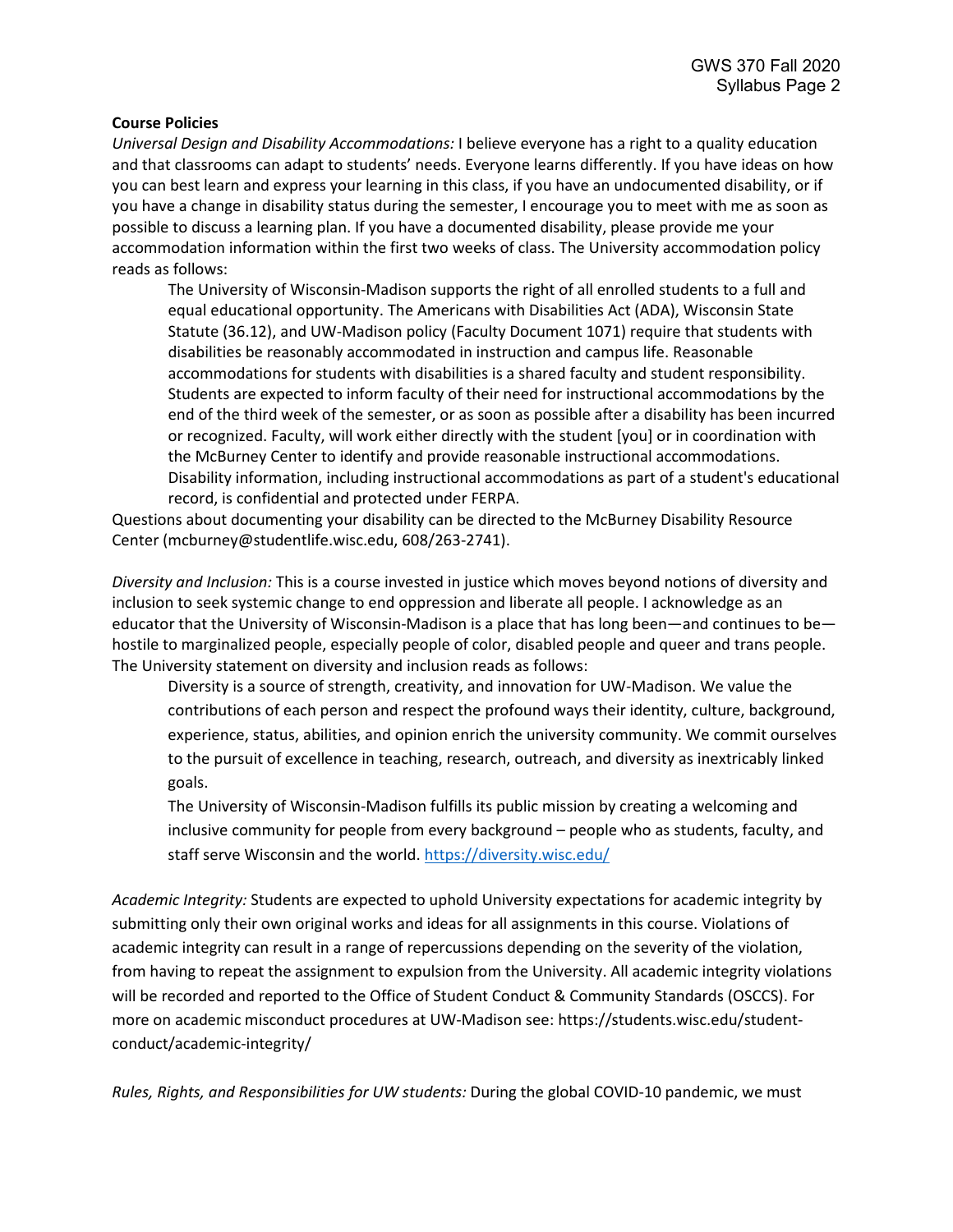prioritize our collective health and safety to keep ourselves, our campus, and our community safe. As a university community, we must work together to prevent the spread of the virus and to promote the collective health and welfare of our campus and surrounding community. For more see: <https://guide.wisc.edu/undergraduate/#rulesrightsandresponsibilitiestext> and the Badger Pledge [\(https://smartrestart.wisc.edu/badgerpledge/\)](https://smartrestart.wisc.edu/badgerpledge/)

*COVID-19:* Official UW Statement reads: "Students should continually monitor themselves for COVID-19 symptoms and get tested for the virus if they have symptoms or have been in close contact with someone with COVID-19. Students should reach out to instructors as soon as possible if they become ill or need to isolate or quarantine, in order to make alternate plans for how to proceed with the course. Students are strongly encouraged to communicate with their instructor concerning their illness and the anticipated extent of their absence from the course (either in-person or remote). The instructor will work with the student to provide alternative ways to complete the course work."

Further, I ask that we each be patient and understanding with each other and ourselves as we try to learn, teach, work and survive during a global pandemic. This will not be a "normal" semester for any of us and I want us all to do our best while recognizing that our best is going to vary from person to person based on our resources, support networks, personal obligations and health. Take care of yourself and each other this semester.

*Late Policy:* All major assignments will lose 5% for each day late unless an extension is requested in advance or a disability accommodation plan is already in place. To request an extension, students should write Dr. Schalk prior to the assignment deadline. For the final, students should also provide evidence of progress on the assignment thus far in their e-mail.

### **Grading and Assignments**

This course is graded on the UW-Madison grading system: A (93-100%), AB (88-92%), B (83-87%), BC (78-82%), C (70-77%), D (60-69%), F (below 60%). The assignments are weighted as follows:

| Participation                     | 10% |
|-----------------------------------|-----|
| <b>Reading Responses</b>          | 20% |
| <b>Cultural Object Papers (2)</b> | 30% |
| Final Paper/Project Proposal      | .5% |
| Final Paper/Project               | 35% |

*Participation:* Participation in this course is a subjective evaluation of student engagement with the course including: participating in live lectures, submitting questions in advance of lecture, attending virtual office hours to discuss readings, and participating in Canvas discussion forums. Participation is not about a particular quantity of comments or questions, rather about the quality of your engagement with lecture, the materials, and your peers. Participation is 10 percent of the final grade.

*Reading Responses:* Each week students will be given one or more prompts to respond to in order to demonstrate their understanding of course material. All responses are due by Saturday at 11:59pm. The lowest 2 scores will be dropped. Responses constitute 20 percent of the final grade.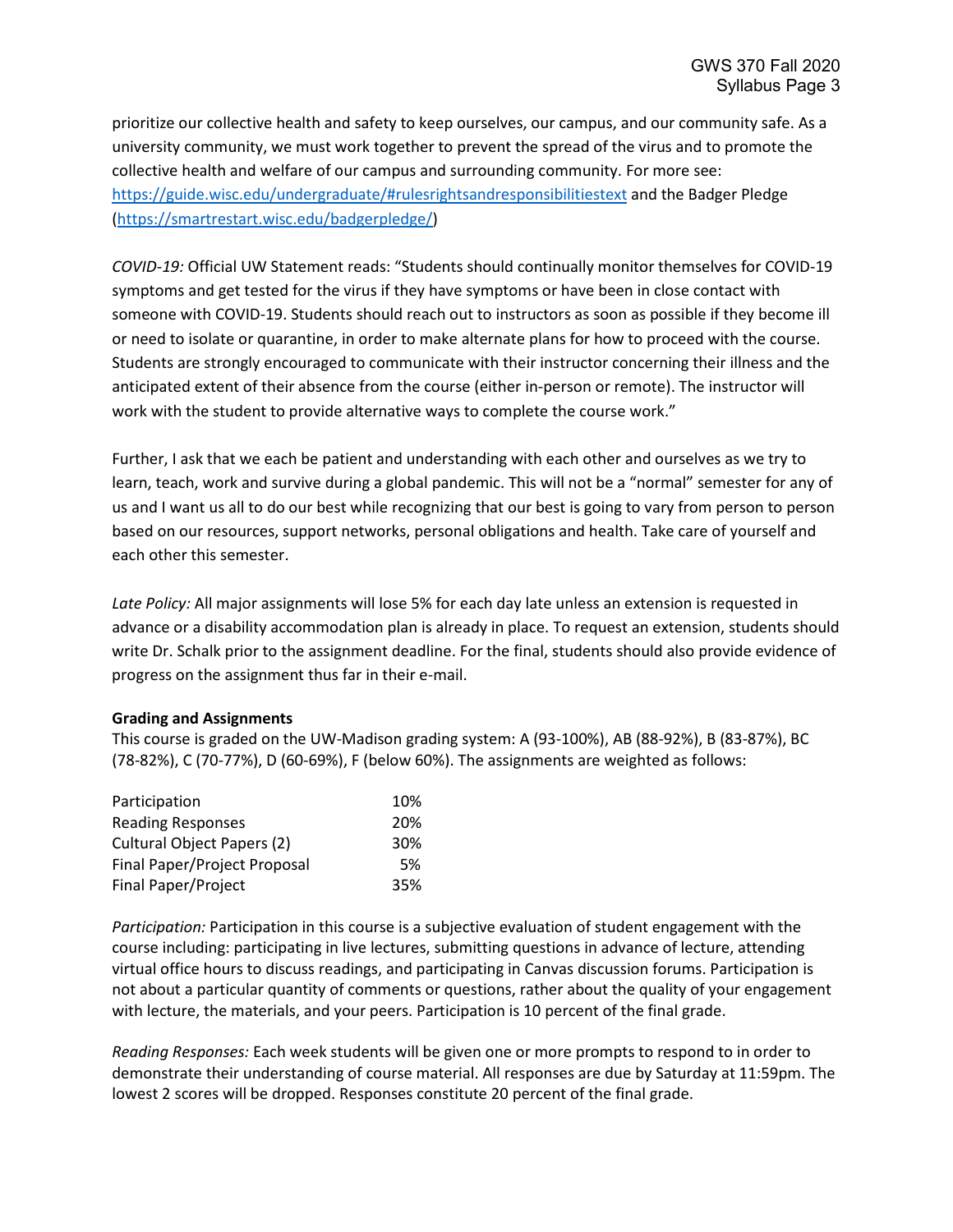*Cultural Object Papers:* Throughout the semester students should be on the lookout in their lives for small/short cultural objects representing disability or ableism such as advertisements, news stories, building structures, social media posts, and even conversations with friends. *Please save television shows and films for your final paper.* The cultural object paper should explain the object and then discuss how the object is an example of a concept from class or connect the object to at least one course reading. The paper should clearly demonstrate an understanding of the concept/reading being discussed through analysis of the object. Students will write two\* short response papers about these cultural objects they encounter this semester. Each response paper should be 3-4 pages double-spaced and is worth 15 percent of the final grade (30 percent total).

**\****Paper Alternative***:** students who are less inclined to write may choose to instead create one of ten concept videos about a key term in disability studies to be submitted early in the semester for the class. This may be done alone or with a group depending on how many students volunteer. The video should be 7-10 minutes in length. It should provide an overview of what the concept is, how it is used in disability studies, and a concrete example of the concept. Each person or group should include their sources for the presentation as a PDF handout. Creating one video replaces one cultural object paper. Students working in groups will have the opportunity to grade other group members on their contributions.

*Final Paper/Project Proposal:* All students will be required to submit a substantive 2-3 page (doublespaced, 12 pt font) proposal for their final paper or project (see Final Paper/Project assignment description for details on these two options). Proposals for final papers should include the name of the object of analysis, a thesis statement, an outline, an annotated bibliography with two academic sources. The annotated bibliography should be a single paragraph per source summarizing the source and stating how you plan to use it in the paper to support your arguments. Proposals for the final projects should detail what the project will entail, the rationale behind it, and a timeline for completion. In the case of group final projects, the proposal should also explain who will do what work. The proposal is worth 5 percent of the final grade.

*Final Paper/Project:* For the final, students may decide between two options, a traditional paper or a creative project. The final paper/project is worth 30 percent of the final grade.

Option 1: Traditional academic paper. Write a 6-8 page paper (double-spaced, 12 point font). The paper should analyze the representation of disability and gender or disability and sexuality in any contemporary cultural media representation (news, film, advertisement, television, music or literature). The paper should include a clear, concrete thesis on the topic of your choice and reference at least two academic secondary sources which may come from course readings or external research.

Option 2: Creative project. This project can be done independently, in pairs, or in a group of three students. The project should be a creative engagement with some of the issues and themes we have addressed throughout the semester regarding disability, gender and sexuality. Examples include short films, zines, original songs, spoken word poetry, creative writing, and visual art. Length of the project depends on the medium, though generally aim for 5 minutes for performative projects and 5-10 pages for creative writing. All creative projects must also include a 3-4 page artist statement which explains and analyzing the artist choices made in the project in direct relationship to readings, discussions and ideas from this semester. The artist statement should cite at least two academic secondary sources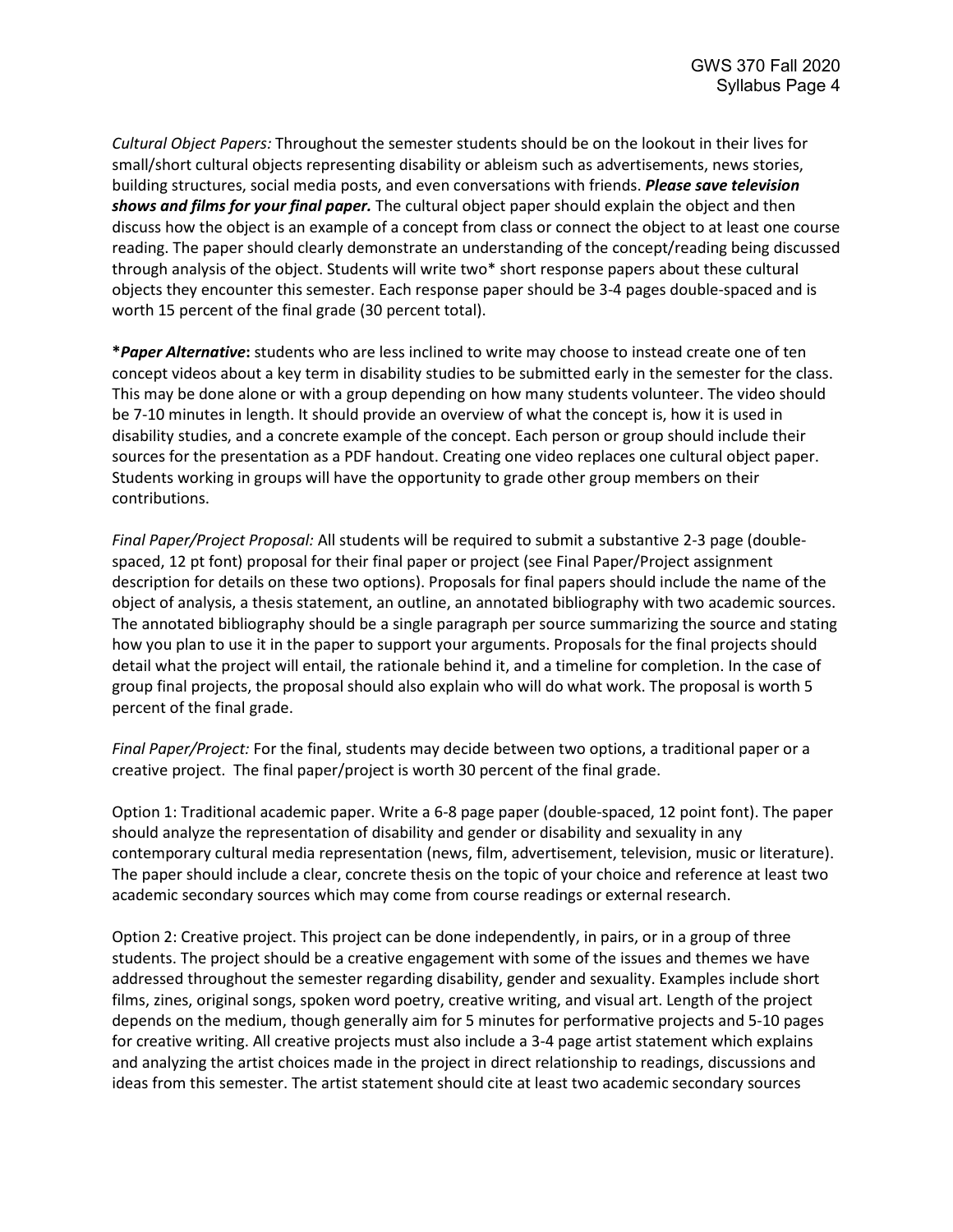which may come from course readings or external research. The artist statement should include a formal works cited.

*Honors Students:* Students enrolled for honors credit will be held to higher participation standards. For the final, honors students will either write an 10-12 page paper with minimum 4 academic sources (at least one of which must come from outside of class) or write a 5-6 page artist statement for a creative project that will be held to higher quality expectations.

### **Course Schedule**

### *Week 1: September 4, 2020*

Welcome Week

• Watch welcome video by the end of the week

## **Introduction to Disability Studies and Intersectionality**

## *Week 2: September 7, 2020*

- *Crip Camp*
- Alice Hall "An Introduction to Disability Studies"
- Lennard Davis "Introduction: Normality, Power and Culture"

## *Week 3: September 14, 2020*

- "Intersectionality Primer"
- Judith Lorber "The Social Construction of Gender"
- Susan Wendell "Social Construction of Disability"

# *Week 4: September 21, 2020*

- Bethany Stevens "Politicizing Sexual Pleasure, Oppression and Disability: Recognizing and Undoing the Impacts of Ableism on Sexual and Reproductive Health" Barbara Waxman Fiduccia Papers On Women and Girls With Disabilities. 2012.
- *Invitation to Dance*

### *Week 5: September 28, 2020*

• Keywords in Disability Studies Presentations

### **Disability and Gender**

# *Week 6: October 5, 2020*

- Rosemarie Garland-Thomson "Integrating Disability, Transforming Feminist Theory" NWSA Journal 14 (3):1-32. 2002.
- *Little Women NY,* Season 1, Episodes 1-3

# *Week 7: October 12, 2020*

- C.J. Pascoe "What Do We Mean by Masculinity?" from Dude You're a Fag: Masculinity and Sexuality in High School
- Sarah Smith Rainey "Disidentification and Ingenuity in the Sex Lives of Disabled Men"
- *Murderball*
- Cultural Object Paper 1 due (Keyword presenters exempt)

# *Week 8: October 19, 2020*